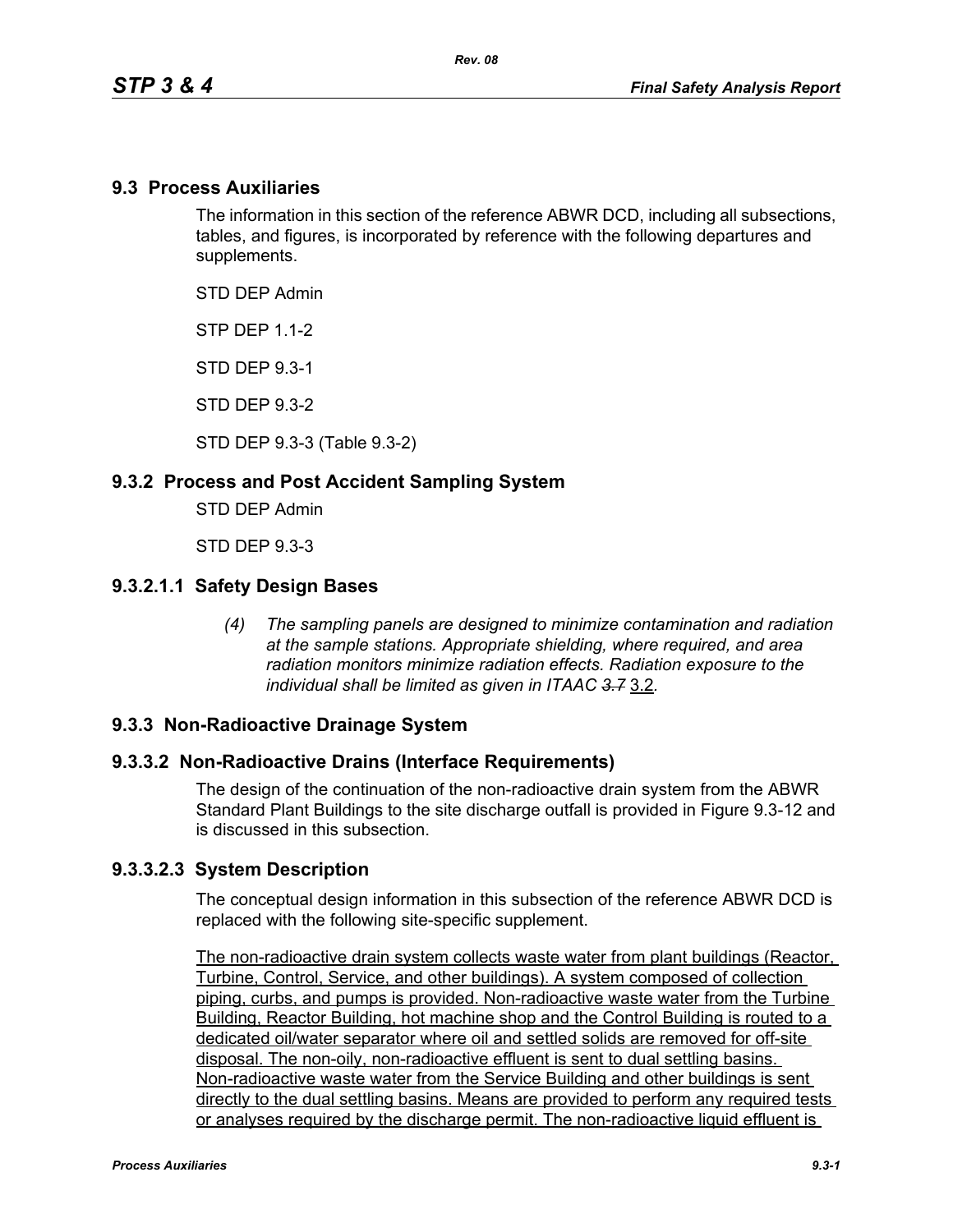discharged to the Main Cooling Reservoir through permitted outfall(s). If radioactivity levels exceed the limits for discharge, the flow from the non-radioactive drains has the capability to be diverted to the radioactive effluent portion of the radwaste system. Normally, if low levels of radioactivity are detected, it is quantified and discharged via the normal outfall. Higher levels of radioactivity may require a permitted "batch" discharge via the radwaste effluent radiation monitor. The non-radioactive drainage system is illustrated in Figure 9.3-12.

#### **9.3.7 Service Air System**

The information in this section of the reference ABWR DCD, including all subsections, tables and figures, is incorporated by reference with the following departure

#### **9.3.7.2 System Description**

STD DEP 9.3-2

*The SAS provides compressed air for tank sparging, filter/demineralizer backwashing, air-operated tools and other services requiring air of lower quality than that provided by the IAS. Breathing air requirements are provided by the SAS.* The Breathing Air System (BAS) is discussed in Subsection 9.3.7.6.

> *Pressure (design) 0.69* 0.87 *MPa Dewpoint (°C)* no requirement

#### **9.3.7.6 Breathing Air System**

#### **9.3.7.6.1 Design Bases**

#### **9.3.7.6.1.1 Safety Design Bases**

The BAS is classified as non-safety related with the exception of the primary containment isolation function.

**Service Air**

The primary containment penetration of the BAS is equipped with a locked closed manual isolation valve outside and a locked closed manual isolation valve inside containment (GDC 56). The BAS primary containment penetration and associated isolation valves are designed to Seismic Category I, ASME Code, Section III, Class 2, Quality Group B and Quality Assurance B requirements.

#### **9.3.7.6.1.2 Power Generation Design Bases**

The functions of BAS are to provide the following:

- *(1)* Supply low pressure breathable air for use by workers during periods when actual or potential airborne contamination exists.
- *(2)* A means for charging high pressure self-contained breathing apparatus.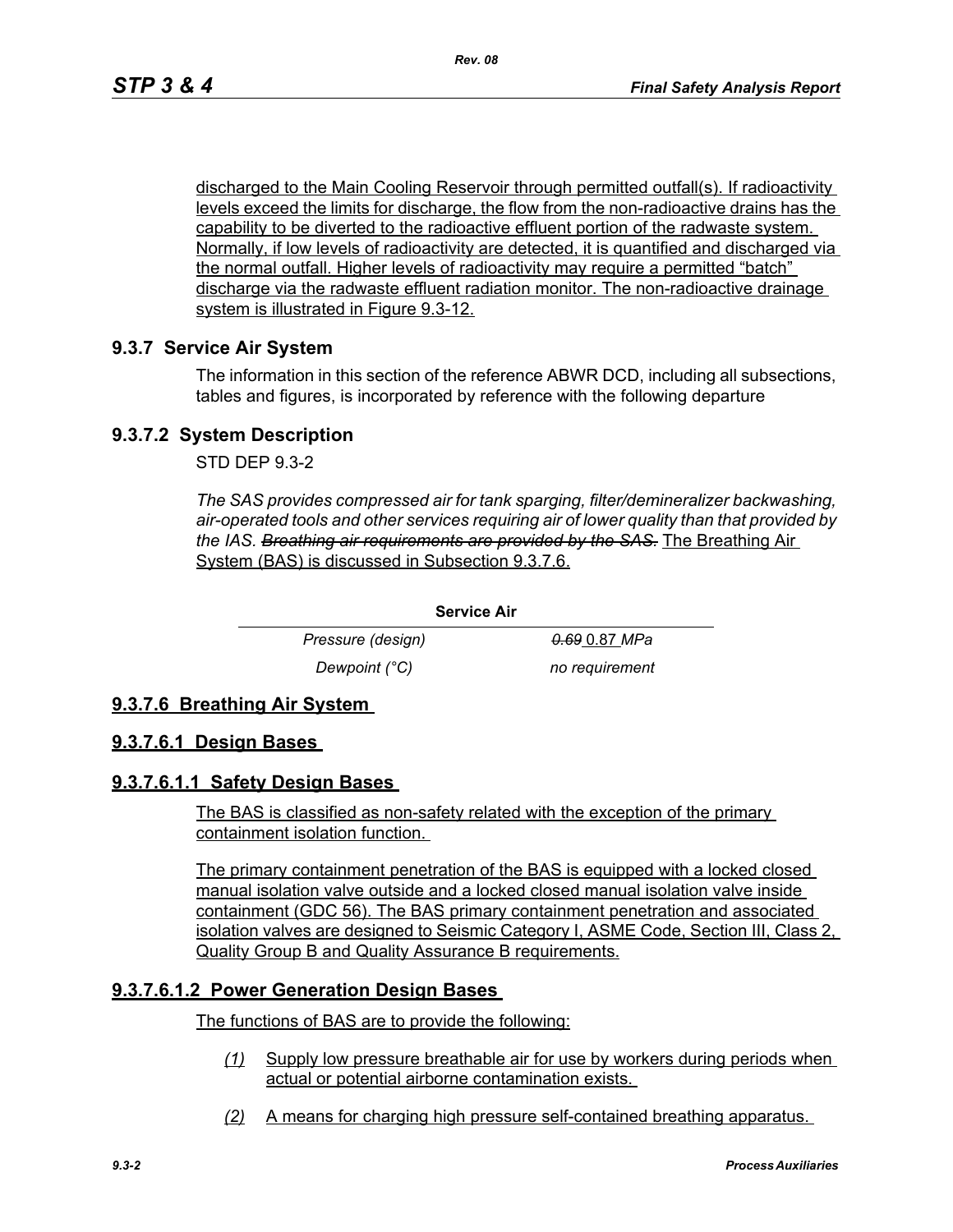# **9.3.7.6.2 System Description**

The BAS is designed to provide compressed air of suitable breathing quality for nonsafety-related functions.

The BAS provides a continuous supply of low pressure breathing air for protection against airborne contamination while performing maintenance inspection and cleaning work. The BAS also provides a means for charging high pressure self-contained breathing apparatus.

The BAS is sized to provide 100% of the peak air consumption using the bottled breathing air supply and a portable permanent breathing air compressor supply system, as needed. The compressors(s) will be of the oil-less, breathing air type.

The BAS is also sized to charge high pressure self-contained breathing apparatus.

The BAS flow diagram is shown in Figure 9.3-10.

The BAS process quality requirements are listed below.

| <b>Breathing Air</b>                                                                        |                     |
|---------------------------------------------------------------------------------------------|---------------------|
| Pressure (design of BAS)                                                                    | 689 kPaG            |
| Pressure (design of self-contained breathing<br>apparatus charging)                         | 17.23 MPaG          |
| <b>ANSI Compressed Gas Association (CGA)</b><br>7.1-1997, "Commodity Specification for Air" | Air Quality Grade D |

**Breathing Air**

The BAS is designed to meet applicable regulatory requirements regarding limiting personnel exposure to airborne radioactivity and maintaining breathing air quality, including those defined by the NRC in 10 CFR 20 and Occupational Safety and Health Act Requirements (OSHA) in 29 CFR 1910. In addition, the BAS design is consistent with Regulatory Guide 8.15.

The BAS containment and penetration and associated isolation valves are designed to Seismic Category I, ASME Code, Section III, Class 2, Quality Group B and Quality Assurance B requirements.

The bottled breathing air supply and a portable or permanent breathing air compressor supply system, as needed,are operated during normal operation.

Outside and inside primary containment manually-operated valves are kept closed and locked during normal plant operation. During refueling, the valves are opened to provide air inside the containment. This arrangement meets GDC 56, Option (1).

## **9.3.7.6.3 Safety Evaluation**

The availability of breathing air is not required to assure any of the following:

*(1)* Integrity of the reactor coolant pressure boundary.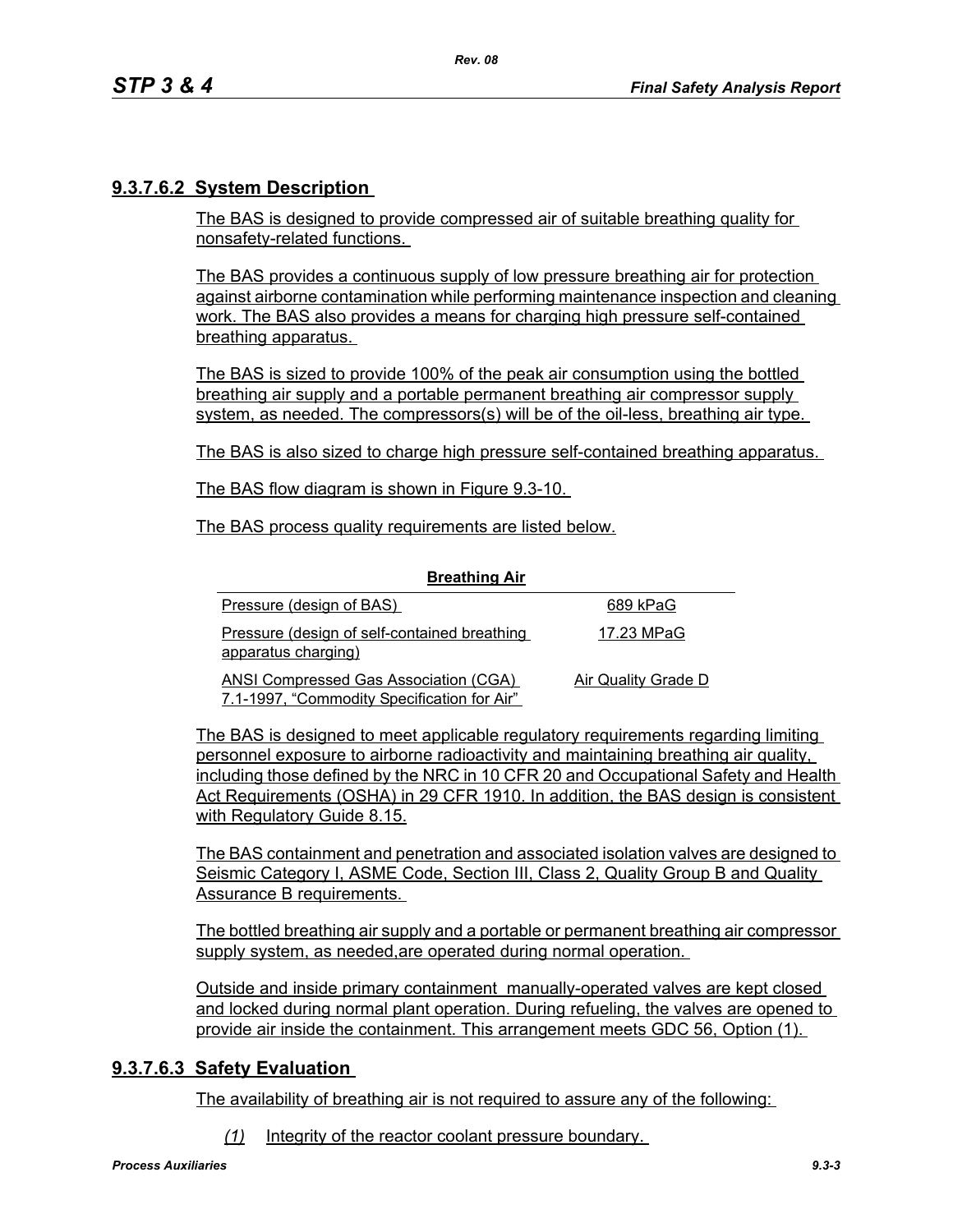- *(2)* Capability to shut down the reactor and maintain it in a safe shutdown condition.
- *(3)* Ability to prevent or mitigate the consequences of accidents which can result in potential offsite exposures comparable to the guideline exposures of 10 CFR 100.

However, the containment penetration and isolation valves associated with the breathing air system are relied upon to maintain the integrity of the containment pressure boundary as discussed in Section 9.3.7.6.1.1. The operability of this containment pressure boundary function is necessary to assure (3) above.

# **9.3.7.6.4 Inspection and Testing Requirements**

The BAS is proved operable by its use during normal plant operation. Portions of the system normally closed to airflow can be tested to ensure system operability and integrity.

# **9.3.7.6.5 Instrumentation Application**

Instrumentation for the BAS is primarily local, consisting of pressure, differential pressure and temperature indication and/or control. Pressure transmitters and pressure switches provide control room pressure indications and alarms. The system is maintained at constant pressure, with local pressure reduction provided as required.

## **9.3.8.2.3 Component Description**

STD DEP 9.3-1

*Drain System components are as follows:*

*(1) Collection Piping— In all area of potential radioactivity contamination, the collection system piping for the liquid system is of stainless steel for embedded and chemical drainage, and carbon steel for suspended drainage. Offsets in the piping are provided, where necessary, for radiation shielding. In general the fabrication and installation of the piping provides for a uniform slope that causes gravity to flow to the appropriate sump. During construction, equipment drain piping is terminated not less than 5 cm above the finished floor or drain receiver at each location where the discharge from equipment is to be collected. The connections to the individual equipment are made after the equipment is installed in its proper location.*

# **9.3.9 Hydrogen Water Chemistry System**

## **9.3.9.2 System Description**

STP DEP 1.1-2

*The HWC System (Figure 9.3-8) is composed of hydrogen and oxygen supply systems, systems to inject hydrogen into the feedwater and oxygen into the offgas and*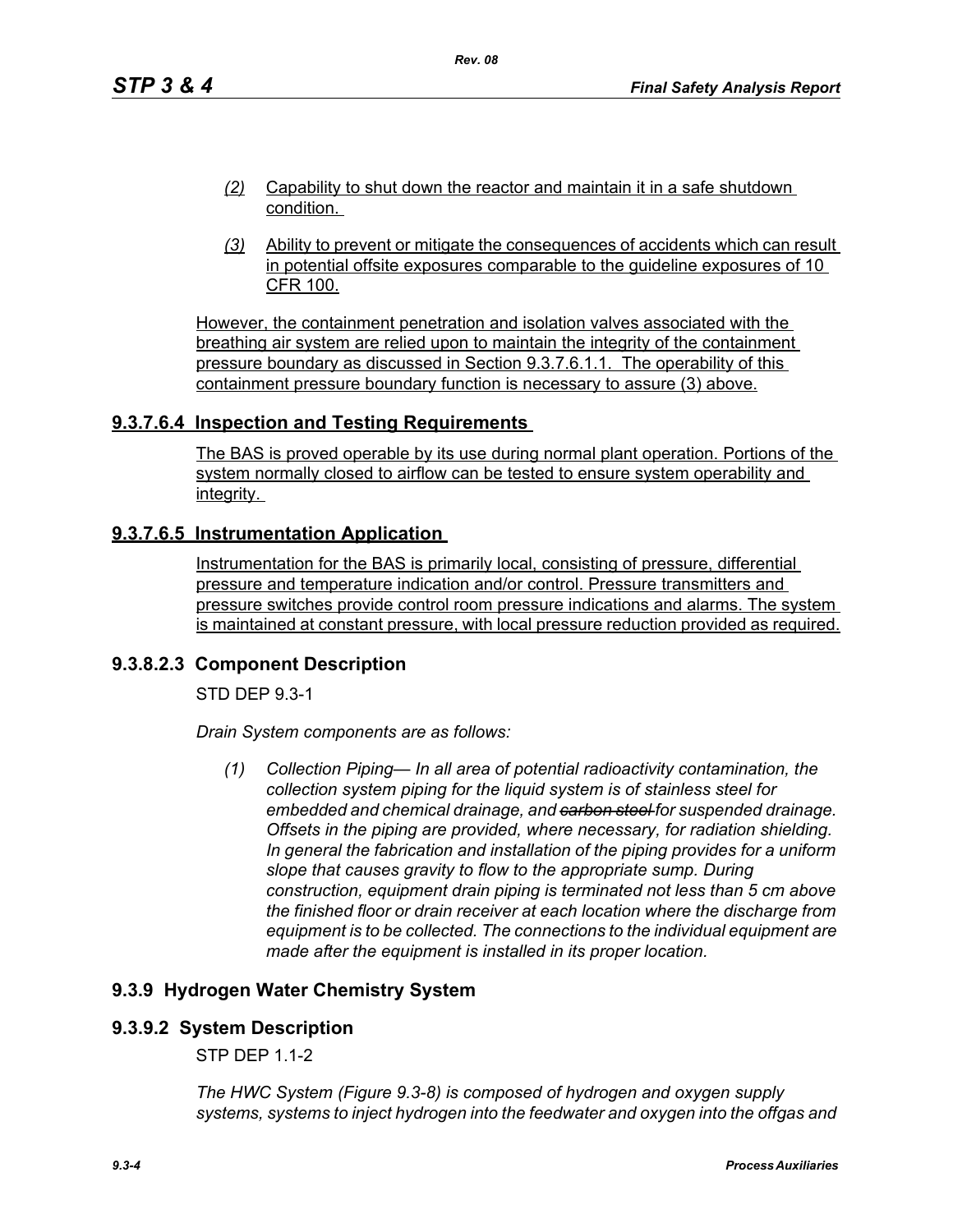*subsystems to monitor the effectiveness of the HWC System. These systems monitor the oxygen levels in the Offgas System and the reactor water.*

*The hydrogen supply system will be site dependent. Hydrogen can be supplied either as a high-pressure gas or as a cryogenic liquid. Hydrogen and oxygen can also be generated on site by the dissociation of water by electrolysis. The HWC hydrogen supply system may be integrated with the generator hydrogen supply system to save the cost of having separate gas storage facilities for both systems. However, bulk hydrogen storage will be located outside but near the Turbine Building*, at least 100m from any safety related building or structure, *as stated in Subsection 10.2.2.2.*

*The oxygen supply system will be site dependent. A single oxygen supply system could be provided to meet the requirements of the HWC System and the condensate Oxygen Injection System described in Subsection 9.3.10.*

# **9.3.12 COL License Information**

## **9.3.12.4 Radioactive Drain Transfer System**

The following standard supplement addresses COL License Information Item 9.15.

Equipment and floor drain P & I Ds are provided in Figure 9.3-11, Sheets 1 through 22. See Subsection 9.3.8.1.1.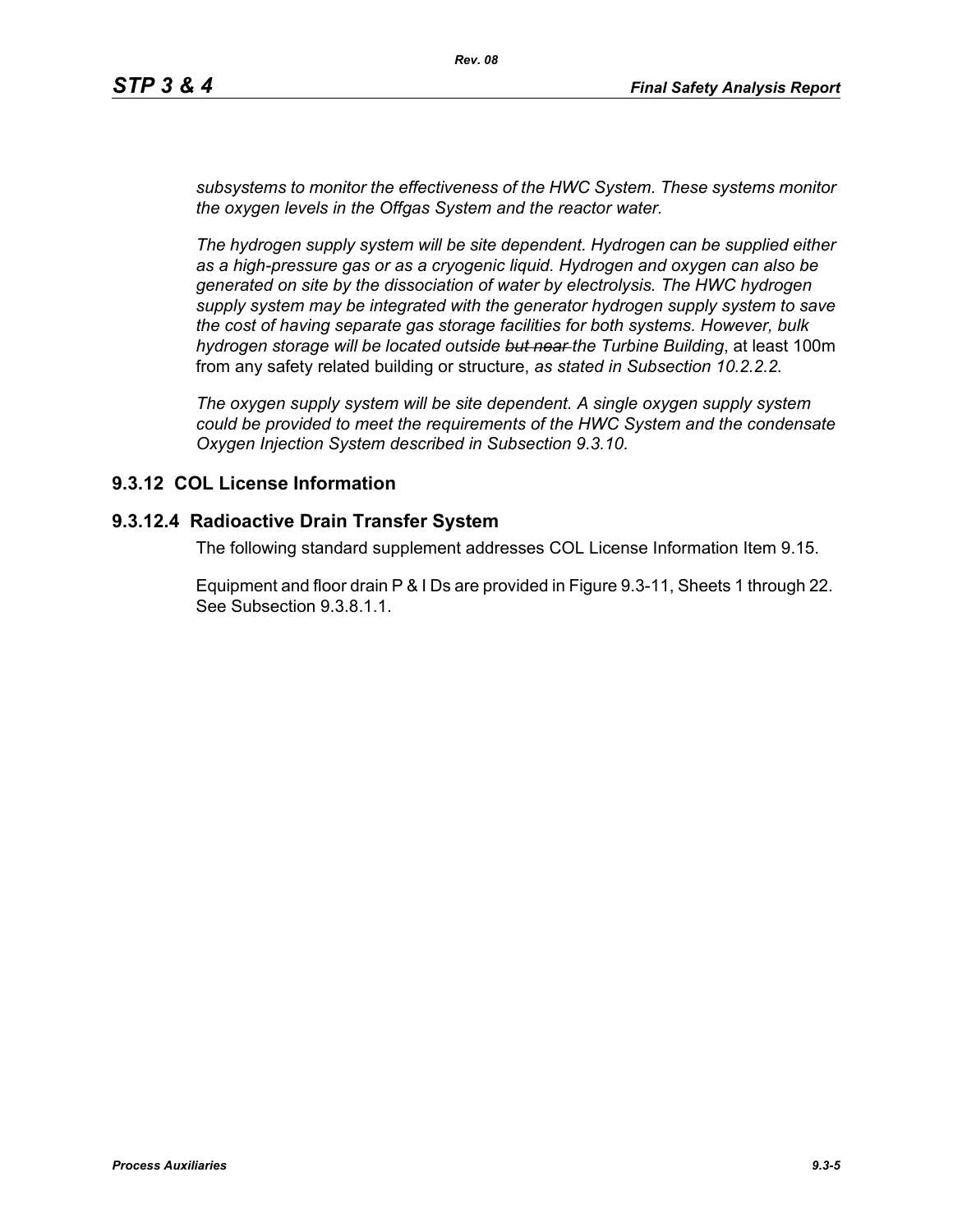| Field<br><b>System ID</b>                                            | <i><b>Instrument</b></i><br>Sensor | <b>Sensor</b>               | <b>Indicator</b><br><b>Location</b>                            | <b>Recorder</b><br><b>Location</b> | <i><b>Instrument</b></i><br>Range      | <b>Instrument</b><br><b>Accuracy</b> | <b>Recommended Alarm</b><br><b>Setpoints</b> |                  |
|----------------------------------------------------------------------|------------------------------------|-----------------------------|----------------------------------------------------------------|------------------------------------|----------------------------------------|--------------------------------------|----------------------------------------------|------------------|
|                                                                      |                                    | Location*                   |                                                                |                                    |                                        |                                      | <b>High</b>                                  | <b>High-High</b> |
|                                                                      | Conductivity                       | Sample Line                 | Condensate<br>sample station<br>panel                          | Sample<br>station planel           | 0 to 1 NL<br>$0.1\mu$ S/cm MS          | $+1\%$ FS                            | 0.1 $\mu$ S/cm                               |                  |
| <b>Treated</b><br>condensate<br>combined<br>treatment unit<br>outlet | Oxygen<br>analyzer                 | Sample<br>line <sup>†</sup> | Condensate<br>sample station<br>panel                          | Control room                       | 0 to 400250<br>ppb <sup>+</sup> Oxygen | $+5%$ FS                             | 200 ppb $O2$                                 |                  |
| Feedwater                                                            | Oxygen<br>analyzer                 | Sample line                 | Condensate<br>sample station                                   | Control room                       | 0 to 250 ppb<br>Oxygen                 | $+5\%$ FS                            | 200 ppb $O2$                                 |                  |
|                                                                      | Corrosion<br>products<br>monitor   | Sample line                 | Feedwater<br>sample station                                    | Control room                       | 0 to 1 ppm $f$                         |                                      |                                              |                  |
|                                                                      | Conductivity                       | Sample line                 | Condensate<br>sample station<br>or feedwater<br>sample station | Control room                       | 0 to 1 NL<br>$0.1\mu$ S/cm MS          | $+1\%$ FS                            | $0.1\mu$ S/cm                                |                  |
| Gentrel red drive<br>water                                           | Oxygen<br>analyzer                 | Sample line                 | Reactor sample<br>station panel                                | Control room                       | 0 to 1000 ppb<br>Oxygen                | $+5%$ FS                             | $200$ ppb $\Theta_2$                         |                  |
|                                                                      | Conductivity                       | Sample line                 | Reactor sample<br>station panel                                | Control room                       | $0$ to $1$ NL<br>$0.1m$ S/cm MS        | $+1\%$ FS                            | $0.2m-S/cm$                                  |                  |
| Reactor water<br>cleanup system<br>$ $ inlet (high temp) $^f$        | Conductivity                       | Sample line                 | Reactor sample<br>station panel                                | Control room                       | 0 to 10 NL<br>$0.1\mu$ S/cm MS         | $+1\%$ FS                            | $0.7 \mu$ S/cm                               | $3.5 \mu$ S/cm   |
|                                                                      | Oxygen<br>analyzer                 | Sample line                 | Reactor sample<br>station panel                                | Control room                       | 0 to 10 ppm<br>Oxygen                  | $+5%$ FS                             |                                              |                  |

**Process Auxiliaries** *Process Auxiliaries* 

*Rev. 08*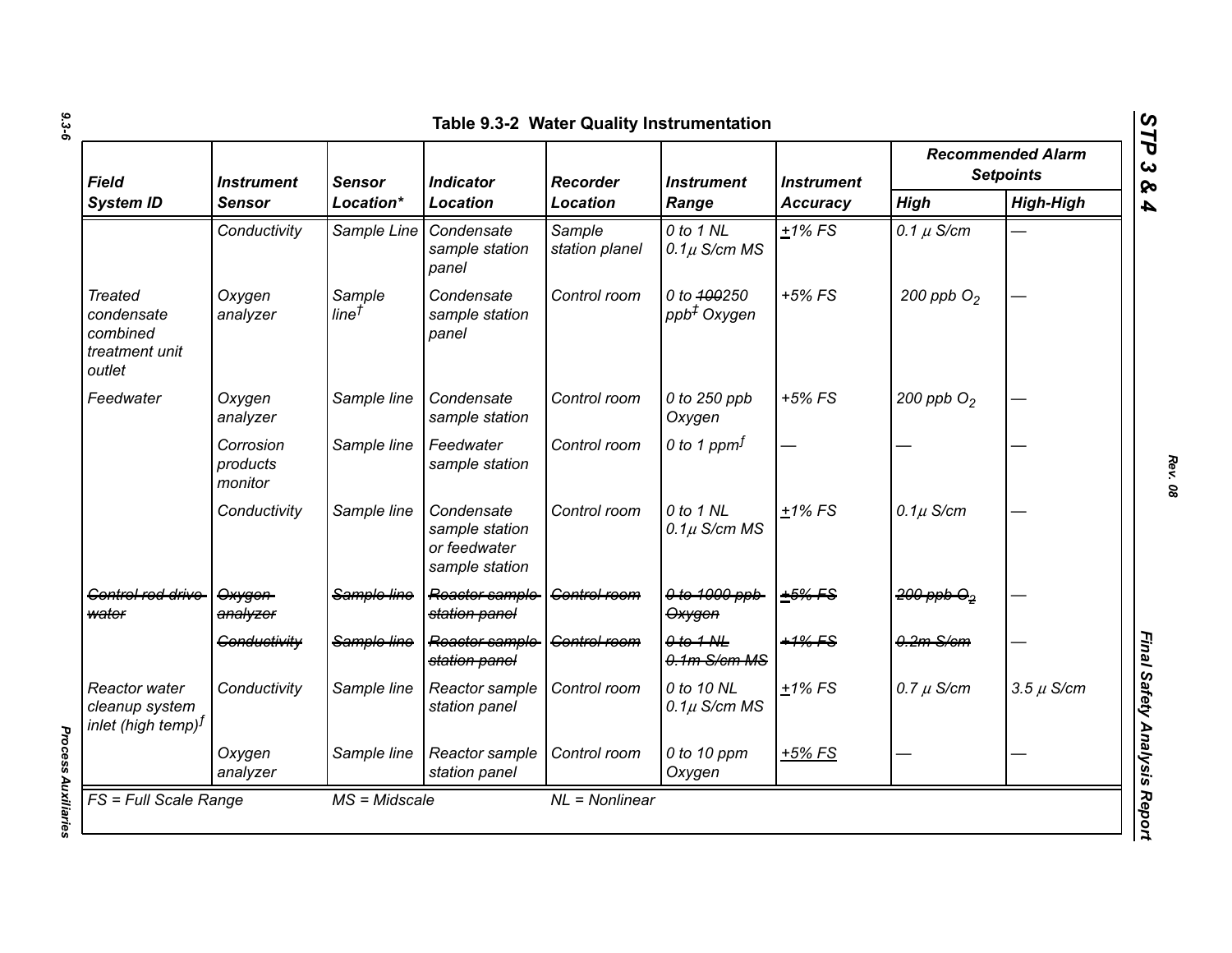| <b>Field</b><br><b>System ID</b>                                                      |                                                                                                              | <b>Instrument</b><br><b>Sensor</b><br>Location* | <b>Indicator</b><br><b>Location</b>                                                                                                                                                                                                                                                                                                                                                                                                                                                                                                                                                                                   |                          | <b>Recorder</b><br><b>Instrument</b><br>Range | <b>Instrument</b><br>Accuracy | <b>Recommended Alarm</b><br><b>Setpoints</b> |                  |
|---------------------------------------------------------------------------------------|--------------------------------------------------------------------------------------------------------------|-------------------------------------------------|-----------------------------------------------------------------------------------------------------------------------------------------------------------------------------------------------------------------------------------------------------------------------------------------------------------------------------------------------------------------------------------------------------------------------------------------------------------------------------------------------------------------------------------------------------------------------------------------------------------------------|--------------------------|-----------------------------------------------|-------------------------------|----------------------------------------------|------------------|
|                                                                                       | <b>Sensor</b>                                                                                                |                                                 |                                                                                                                                                                                                                                                                                                                                                                                                                                                                                                                                                                                                                       | <b>Location</b>          |                                               |                               | <b>High</b>                                  | <b>High-High</b> |
| <b>RHR Heat</b><br><b>Exchanger Outlet</b><br>(3)                                     | Conductivity                                                                                                 | Sample Line                                     | <b>Local Panel</b>                                                                                                                                                                                                                                                                                                                                                                                                                                                                                                                                                                                                    | Main control<br>Room     | 0 to 10 NL<br>$1\mu$ S/cm MS                  | $+1\%$ FS                     | $3\mu$ S/cm                                  | $10\mu$ S/cm     |
| Condensate<br><b>Transfer Pump</b><br>Outlet                                          | Conductivity                                                                                                 | Sample Line   Condensate                        | Sample Station<br>Panel                                                                                                                                                                                                                                                                                                                                                                                                                                                                                                                                                                                               | Sample Station<br>Panel  | 0 to 1 NL<br>$0.1\mu$ S/cm MS                 | $+1\%$ FS                     | $0.1\mu$ S/cm                                |                  |
| Suppression<br>Pool Cleanup<br>Outlet                                                 | Conductivity                                                                                                 | Sample Line                                     | <b>Local Panel</b>                                                                                                                                                                                                                                                                                                                                                                                                                                                                                                                                                                                                    | Main control<br>Room     | 0 to 1 NL<br>$0.1\mu$ S/cm MS                 | $+1\%$ FS                     | $0.1\mu$ S/cm                                | $0.2\mu$ S/cm    |
| <b>LCW Process</b><br>Line                                                            | Conductivity                                                                                                 | Process<br>Line                                 | <b>Local Panel</b>                                                                                                                                                                                                                                                                                                                                                                                                                                                                                                                                                                                                    | Radwaste<br>Control Room | 0 to 20 NL<br>$0.1\mu$ S/cm MS                | $±1\%$ FS                     |                                              |                  |
| <b>HCW Process</b><br>Line                                                            | Conductivity                                                                                                 | Process<br>Line                                 | <b>Local Panel</b>                                                                                                                                                                                                                                                                                                                                                                                                                                                                                                                                                                                                    | Radwaste<br>Control Room | 0 to 200 NL<br>$0.1\mu$ S/cm MS               | $±1\%$ FS                     |                                              |                  |
| Additional sample lines are in the footnote †                                         |                                                                                                              |                                                 |                                                                                                                                                                                                                                                                                                                                                                                                                                                                                                                                                                                                                       |                          |                                               |                               |                                              |                  |
|                                                                                       | FS = Full Scale Range<br>$MS = Midscale$                                                                     |                                                 | $NL = Nonlinear$                                                                                                                                                                                                                                                                                                                                                                                                                                                                                                                                                                                                      |                          |                                               |                               |                                              |                  |
| $\uparrow$ ppb = Parts per billion<br>ppm = Parts per million<br>CUW heat exchangers. | for the Offgas System is discussed in Section 11.3.<br>Sample location downstream of oxygen injection point. |                                                 | The following sampling lines are provided which do not have any instruments, grab sampling only: control rod drive system main stream, high pressure<br>drains, gland steam evaporator drain, TCW heat exchanger outlet, standby liquid control tank, HECW (3), HNCW, LCW sump, HCW sump, HWH,<br>condensate filter outlet (4), condensate demineralizer outlet (6), RCW (12) and all tanks and major process streams in the liquid radwaste system. Sampling<br>One of the two CUW sampling lines (high temp.) takes the sample before the CUW heat exchangers, and the other (low temp.) takes the sample after the |                          |                                               |                               |                                              |                  |

 $9.3 - 7$ 

Process Auxiliaries *Process Auxiliaries 9.3-7*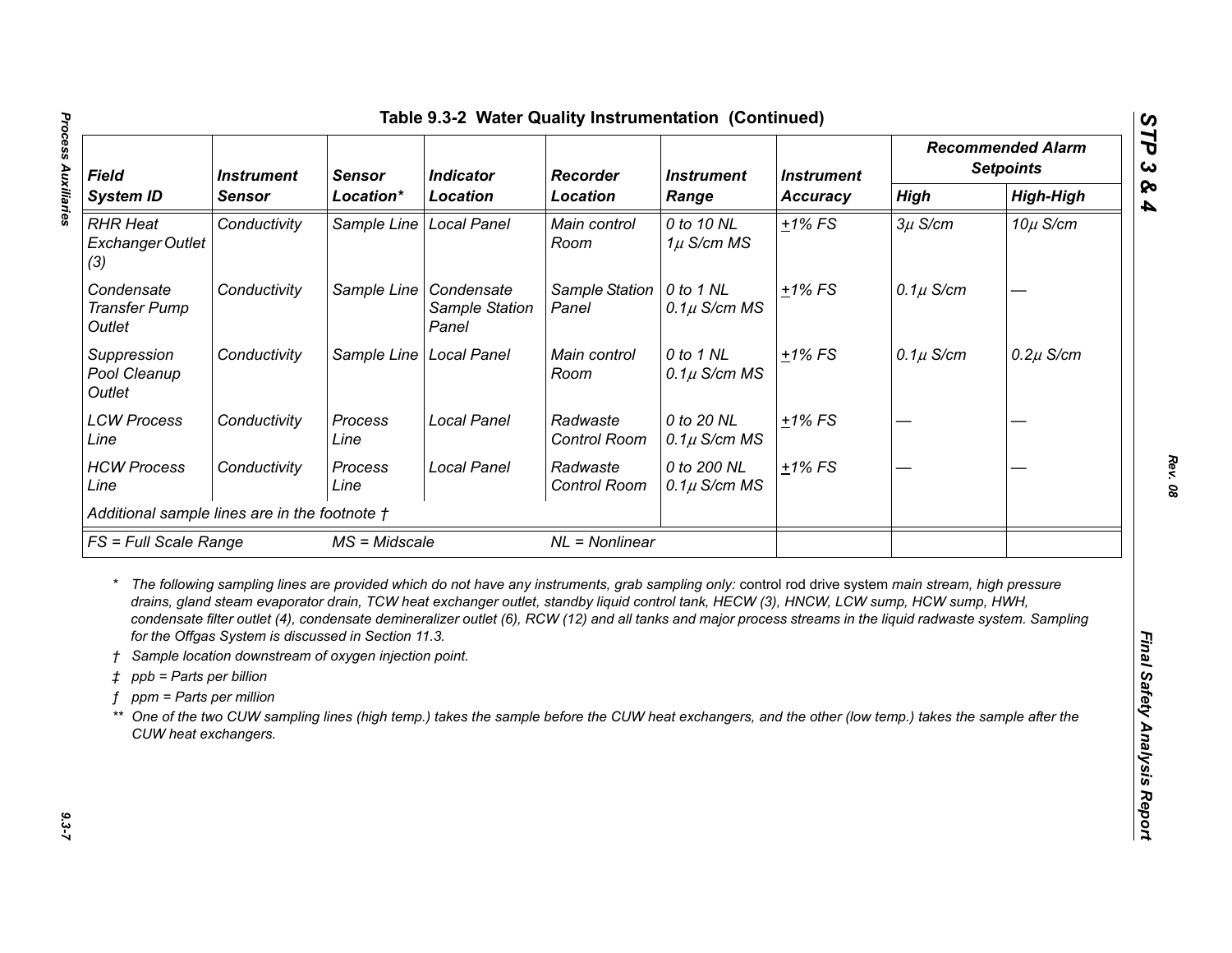

\* VALVE F251 IS LOCATED IN SECONDARY CONTAINMENT.

**Figure 9.3-10 Breathing Air System Flow Diagram**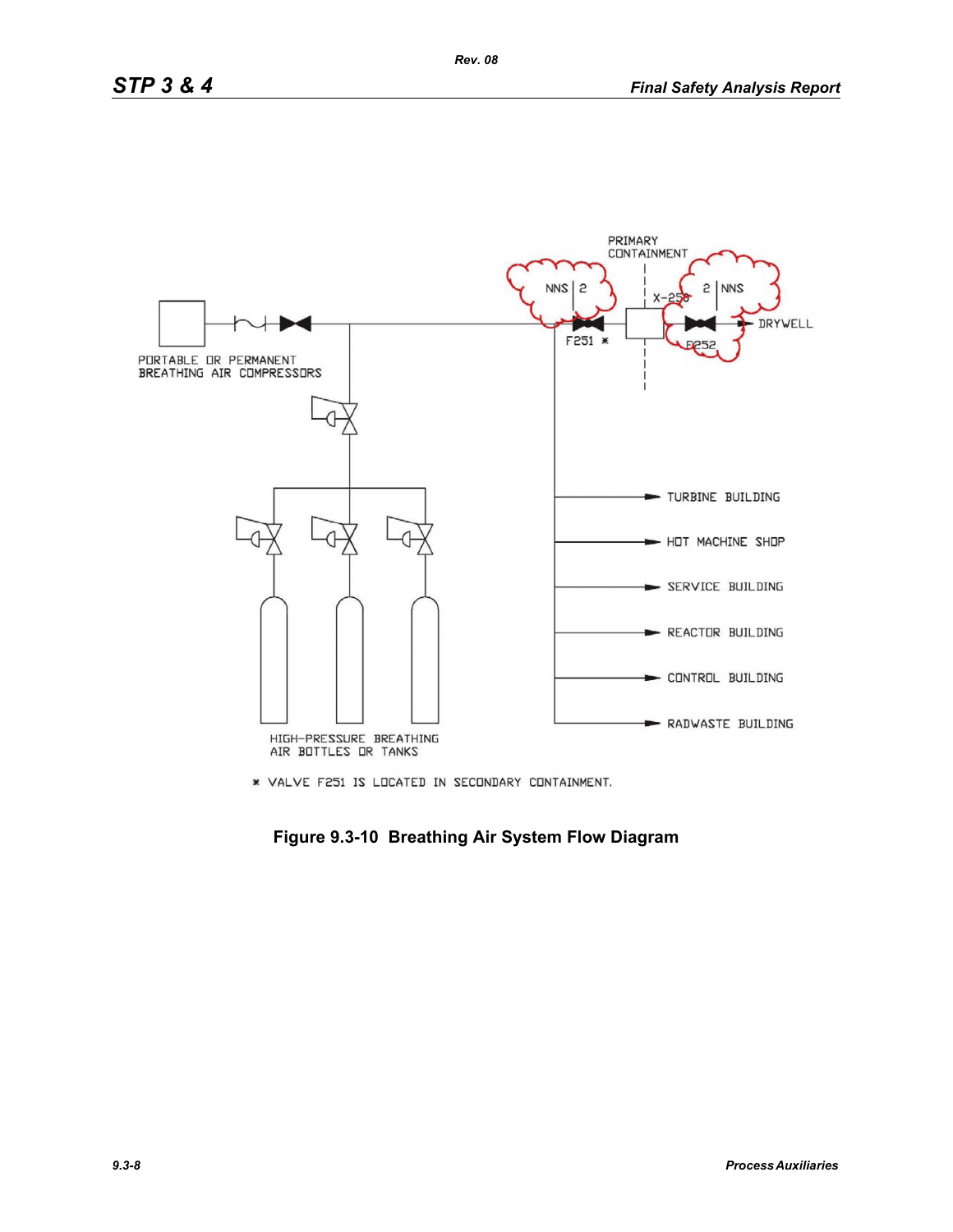**The following figures are located in Chapter 21:**

**Figure 9.3-11 Radioactive Drain Transfer System P&ID (Sheets 1-22)**